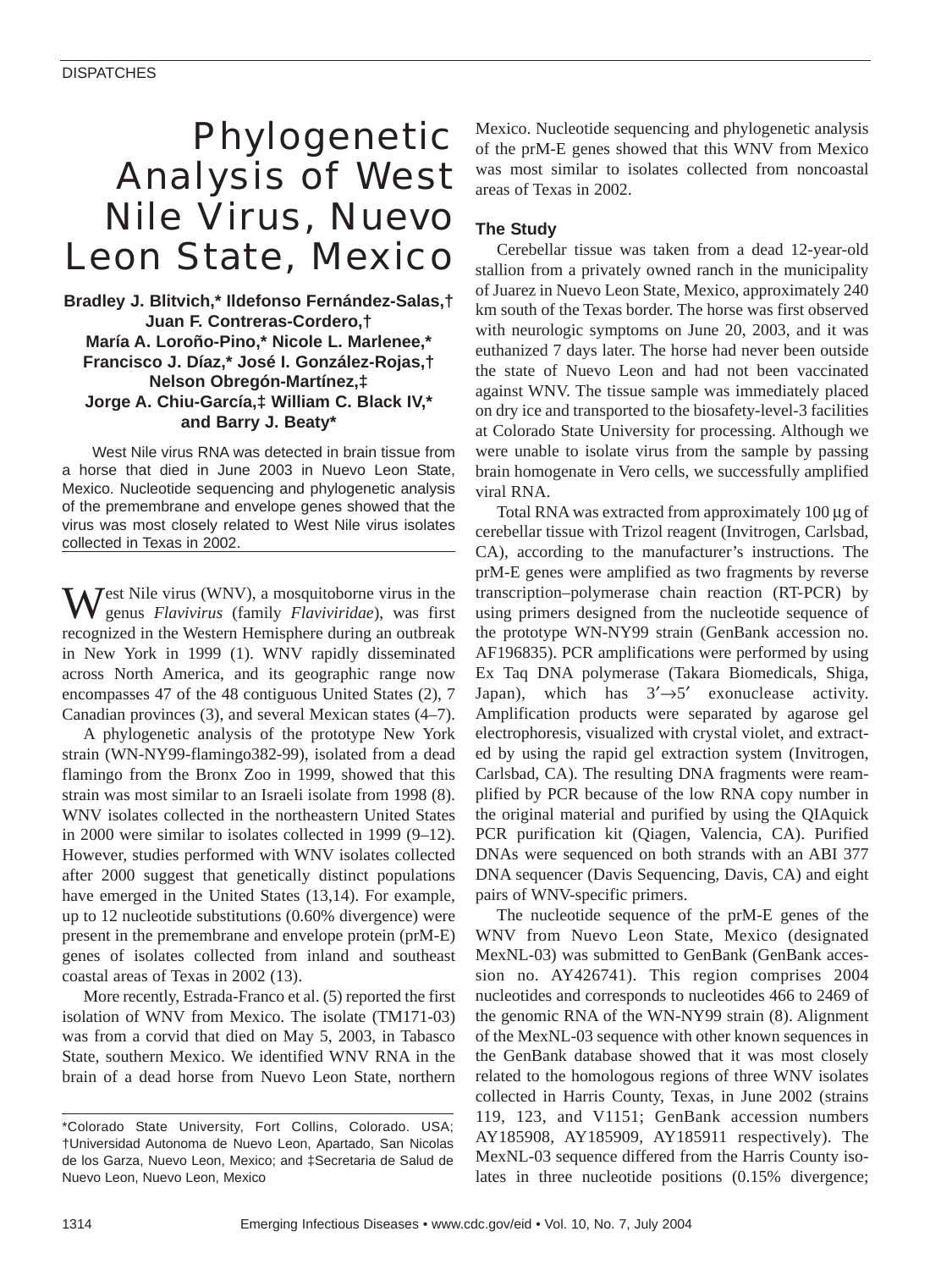Table). In all cases, one change was in the prM gene at position 549, and two changes were in the E gene at positions 1179 and 1356. All substitutions were in the third codon position, and none resulted in an amino acid change.

The nucleotide sequence of MexNL-03 differed from that of the WN-NY99 strain (GenBank accession no. AF196835) in six positions (0.30% divergence; Table). Two mutations were in the prM gene (positions 549 and 660), and four mutations were in the E gene (positions 1179, 1356, 1442, and 2466). The U to C substitution at 1442 resulted in an amino acid change (Val  $\rightarrow$  Ala); all other substitutions were silent. The U to C substitution at 549 and A to G substitution at 1179 have not been reported in any WNV isolates from the United States. However, an isolate collected in Illinois in 2002 (GenBank accession no. AY428521) has a U to A substitution at position 549. Similarly, an isolate from Randall County, Texas (GenBank accession no. AY428519), has an A to C substitution at position 1179. Several more divergent strains of WNV, such as a Kunjin virus isolated in Australia in 1960 (GenBank accession no. D00246), have a G at position 1179. The prM-E genes of MexNL-03 differed from TM171-03 (GenBank accession no. AY371271) in 13 nucleotide positions (0.65% divergence; Table). Five mutations were in the prM gene, and eight mutations were in the E gene. Three mutations resulted in amino acid changes.

A phylogenetic tree was constructed by Bayesian analysis using the complete prM-E gene sequences of 49 WNV strains, including this WNV from Nuevo Leon State, Mexico (Figure). Phylogenetic trees were also generated using neighbor-joining (NJ), maximum parsimony (MP), and maximum likelihood (ML) analyses (data not shown). In the Bayesian tree, the WNV isolates from North America formed a monophyletic group consisting of two

sister clades (denoted as clade 1 and 2). MexNL-03 shared a close phylogenetic relationship with isolates from inland Texas, consistent with our nucleotide sequence alignments. These viruses, along with isolates from Colorado, Illinois, Alabama, and Tabasco State, belonged to a nested clade (denoted as 1A) within clade 1. The statistical support for clade 1A by parsimony and distance bootstrap analyses were 64% and 66%, respectively. The other WNV isolates that clustered in clade 1 were from the eastern United States. Clade 2 contained WNV isolates from the southeast coastal area of Texas and the northeastern United States. The WNV isolates from coastal Texas formed a nested clade (denoted as 2A), confirming previous results (13,14).

The parsimony-informative sites, corresponding to nucleotide positions 660, 1442, and 2466, were important in defining the topologic features of the tree (data not shown; see online figure, available from http://www.cdc.gov/ncidod/EID/vol10no7/03-0959- G2.htm). All 21 WNV strains in clade 1A contained a unique C to U substitution at 2466. All, except for the five most basal isolates, contained a unique C to T substitution at 660 and all, except for TM171-03, contained a unique T to C substitution at 1442. TM171-03 was basal to the other WNV strains in clade 1A, and this topologic arrangement was due to the single nucleotide difference at 1442. However, we consider it unlikely that TM171-03 was the predecessor of the other viruses in clade 1A. In addition, the parsimony and distance bootstrap analyses did not significantly support this topologic arrangement (bootstrap values  $= 50\%$  and  $51\%$ , respectively). Moreover, WNV isolates from the northeastern United States occupied the basal position of clade 1. Similarly, the basal position of clade 2 was occupied by WNV isolates from the northeastern United States. Thus, our findings suggest that the

| Table. Nucleotide and deduced amino acid differences in the premembrane and envelope genes of the West Nile virus from Nuevo |                                           |     |     |     |     |           |      |      |      |       |       |      |      |      |      |      |  |
|------------------------------------------------------------------------------------------------------------------------------|-------------------------------------------|-----|-----|-----|-----|-----------|------|------|------|-------|-------|------|------|------|------|------|--|
| Leon State compared with various other West Nile viruses                                                                     |                                           |     |     |     |     |           |      |      |      |       |       |      |      |      |      |      |  |
|                                                                                                                              | Nucleotide no. <sup>a</sup><br>Geographic |     |     |     |     |           |      |      |      |       |       |      |      |      |      |      |  |
| Strain                                                                                                                       | origin                                    | 483 | 549 | 660 | 858 | 887       | 1137 | 1179 | 1356 | 1432  | 1442  | 1626 | 2328 | 2388 | 2466 | Ref. |  |
| WN-NY99b                                                                                                                     | New York.                                 | С   |     | С   | C   | U         | C    | А    | C    | U     | U     | С    | C    | С    | С    | 8    |  |
|                                                                                                                              | <b>NY</b>                                 |     |     |     |     | $(IIe)^c$ |      |      |      | (Ser) | (Val) |      |      |      |      |      |  |
| $MexNL-03d$                                                                                                                  | Nuevo Leon                                |     | C   | U   |     |           |      | G    | U    |       | С     |      |      |      | U    |      |  |
|                                                                                                                              | State,                                    |     |     |     |     |           |      |      |      |       | (Ala) |      |      |      |      |      |  |
|                                                                                                                              | northern                                  |     |     |     |     |           |      |      |      |       |       |      |      |      |      |      |  |
|                                                                                                                              | Mexico                                    |     |     |     |     |           |      |      |      |       |       |      |      |      |      |      |  |
| TM171-03 <sup>e</sup>                                                                                                        | Tabasco                                   | U   |     |     | U   | C         | U    |      |      | С     |       | U    | U    | U    | U    | 5    |  |
|                                                                                                                              | State,                                    |     |     |     |     | (Thr)     |      |      |      | (Pro) |       |      |      |      |      |      |  |
|                                                                                                                              | southern                                  |     |     |     |     |           |      |      |      |       |       |      |      |      |      |      |  |
|                                                                                                                              | Mexico                                    |     |     |     |     |           |      |      |      |       |       |      |      |      |      |      |  |
| $119^{6}$                                                                                                                    | Harris Co.,                               |     |     | U   |     |           |      |      |      |       | С     |      |      |      | U    | 13   |  |
|                                                                                                                              | inland                                    |     |     |     |     |           |      |      |      |       | (A a) |      |      |      |      |      |  |
|                                                                                                                              | Texas                                     |     |     |     |     |           |      |      |      |       |       |      |      |      |      |      |  |

<sup>a</sup>Nucleotide numbers correspond to those of the prototype New York strain (WN-NY99).<br><sup>b</sup>laciated fram a Chilean flamings (*Dheoricantague philosois*) (callection data: 06/01/00).

<sup>b</sup>lsolated from a Chilean flamingo (Phoenicopterus chilensis) (collection date: 06/01/99). GenBank accession no.: AF196835.

c Amino acid changes are shown in parentheses. Gaps indicate no change in the nucleotide sequence.

d Isolated from a horse (collection date: 06/27/03). GenBank accession no.: AY426741.

e Isolated from Common Raven (collection date: 05/05/03). GenBank accession no.: AY371271.

f Isolated from a bluejay (Cyanocitta cristata) and passaged once in Vero cells (collection date: 06/14/02). GenBank accession no. AY185908.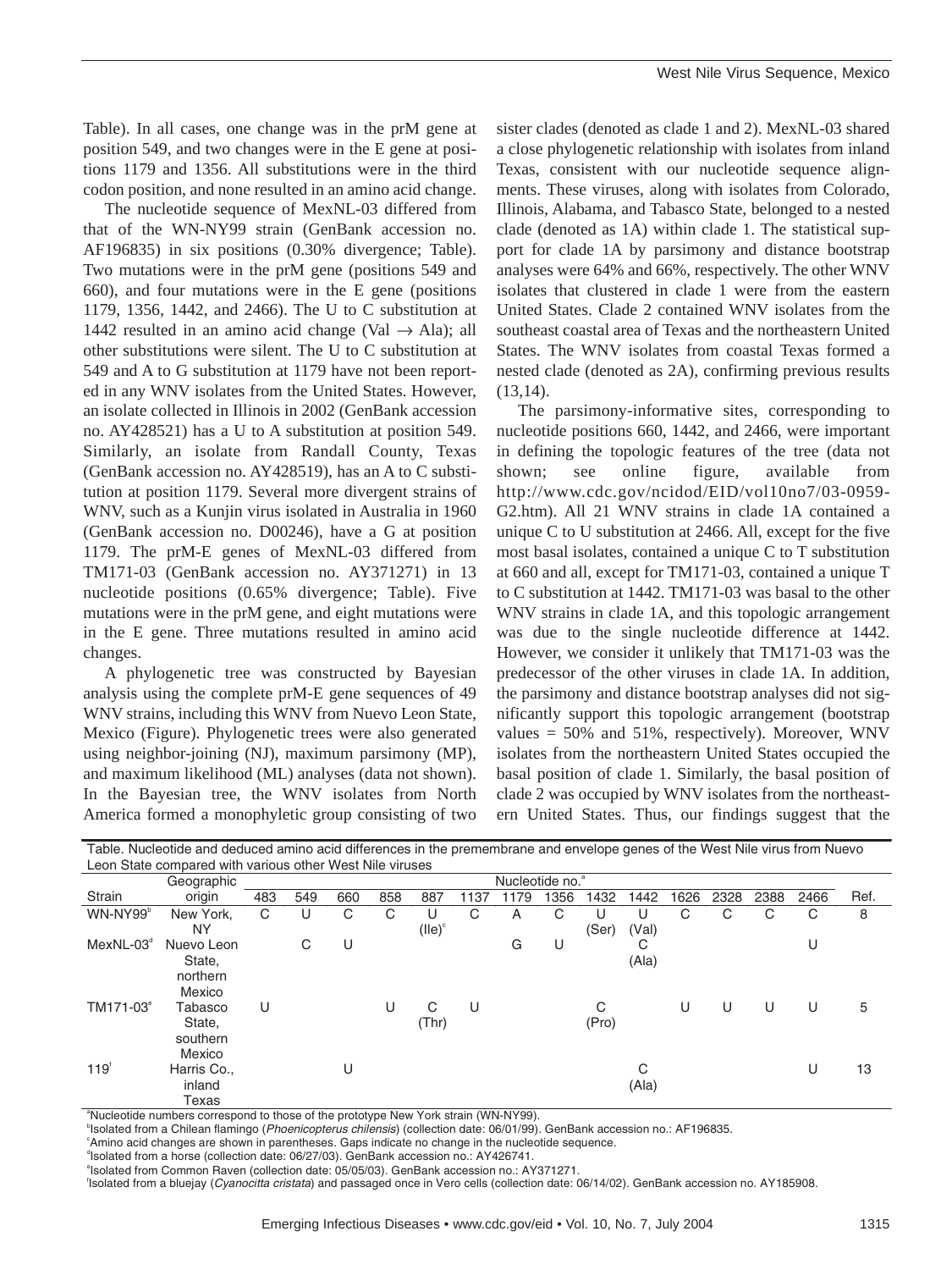#### **DISPATCHES**

WNV isolates circulating in the United States and Mexico diverged from a common ancestor from the northeastern United States.

The trees generated by NJ, MP, and ML analyses showed the same overall topologic features to the Bayesian tree, except that all of the coastal Texas isolates were basal to the Israeli isolate (data not shown). The bootstrap support for this topologic arrangement ranged from 58% to 73%. Similar findings were also reported by Estrada-Franco et al. (5). Furthermore, the WNV isolates from Maryland and New Jersey, as well as most of the isolates from New York, occupy the basal positions of clade 1 of the NJ/MP/ML trees. As a result, we have not shown the bootstrap values for clades 1 and 2 of the Bayesian tree because their composition does not match exactly to the corresponding clades of the NJ/MP/ML trees. However, the Bayesian analysis provides a more robust and efficient phylogenetic tool compared to more conventional phylo-

123 TX (AY185909) Colorado 2002 (AY428525) 135 TX (AY185910) **Nueces-1 TX (AY428514)** 113 TX (AY185906) MexNL-03 (AY426741) Witchita TX (AY428518) **CLADE 1A 64** El Paso TX (AY428520) 66 114 TX (AY185907) **Illinois-2 (AY428522) CLADE 1 Gregg TX (AY428516)** 119 TX (AY185908) Montgomery TX (AY185912) **Nueces-2 TX (AY428515)** Randall TX (AY428519) **Tarrant TX (AY428517)** 100 **Illinois-1 (AY428521)** 100 Alabama-1 (AY428523) Alabama-2 (AY428524) TM171-03 (AY371271)  $\frac{65}{65}$ NY-2001 (AF533540) CT-1999 (AF206518) Louisiana (AY428526) **Jefferson-3 TX (AY428530) CLADE 2a** 81 **Jefferson-1 TX (AY428528)**  $\overline{\mathbf{x}}$  $80<sub>0</sub>$ Orange TX (AY428531)  $87$ Jefferson-2 TX (AY428529) 6 362 TX (AY185913) 476 TX (AY185914) **CLADE 2 Galveston-3 TX (AY428527)** NJ-2002 (AF404754) NY-1999-Human (AF202541)  $65r$ NY-2000-crow (AF404756) 67 NY-2000-grouse (AF404755) NY-1999-equine (AF260967) WN-NY99 (AF196835) MD-2000 (AF404753) **Israel 1998 (AF481864)** Russia 1998 (AY277251) Russia-1 1999 (AY278441)  $\frac{100}{100}$ Russia 2000 (AY278442) 100 Russia-2 1999 (AY277252) 100 Romania-1 1996 (AF130362) Italy 1998 (AF404757) 100 Romania-2 1996 (AF130363) 100 Egypt 1951 (AF260968) **Kunjin (D00246)** 

genetic techniques (15). Additional sequencing and phylogenetic analyses will be necessary to clarify these issues.

#### **Conclusions**

V1151 TX (AY185911)

The data presented here indicate that WNV was introduced into Nuevo Leon State, Mexico, from inland Texas. A likely mode of introduction was by infected birds traveling for short distances (16). Earlier studies have provided serologic evidence of WNV infection in horses or birds in the nearby Mexican states of Coahuila, Tamaulipas, and Chihuahua (4,5,17). Taken together, our sequence data and the findings from the serosurveys indicate that WNV activity is now widespread in northern Mexico, as well as in other regions in Mexico (5,6,18). The geographic distribution of WNV in the Americas will likely continue to expand; thus, enhanced WNV surveillance in Mexico is warranted.

> Figure 1. Phylogenetic analysis of West Nile virus (WNV) from Nuevo Leon State, Mexico. Phylogenies were estimated by using the program MRBAYES, version 2.0 (15). Sampling of trees from the posterior probability distribution used the Metropoliscoupled Markov chain Monte Carlo algorithm to allow running of multiple Markov chains. A run with four chains was performed for 90,000 generations, under a general time-reversible model (all six types of substitutions occur at different rates) with parameter value estimation for base frequencies, substitution matrix values, and rate heterogeneity. Rate heterogeneity was estimated by using a  $\gamma$  distribution for the variable sites and assuming a certain portion of sites to be invariable. The burn-in time was 70,000 generations. The phylogenetic analysis is based on the 2004-nt fragment encoding the complete prM-E genes of 49 WNVs. The tree is rooted by using the prototype WNV strain from Uganda in 1937 (GenBank accession no. M10103) as an outgroup. Values above some branches represent the percentage support by parsimony bootstrap analysis. Values below some branches represent the percentage support by distance bootstrap analysis. The bootstrap confidence estimates are based on 1,000 replicates. The WNV from Nuevo Leon State is encapsulated.

Uganda 1937 (M10103)